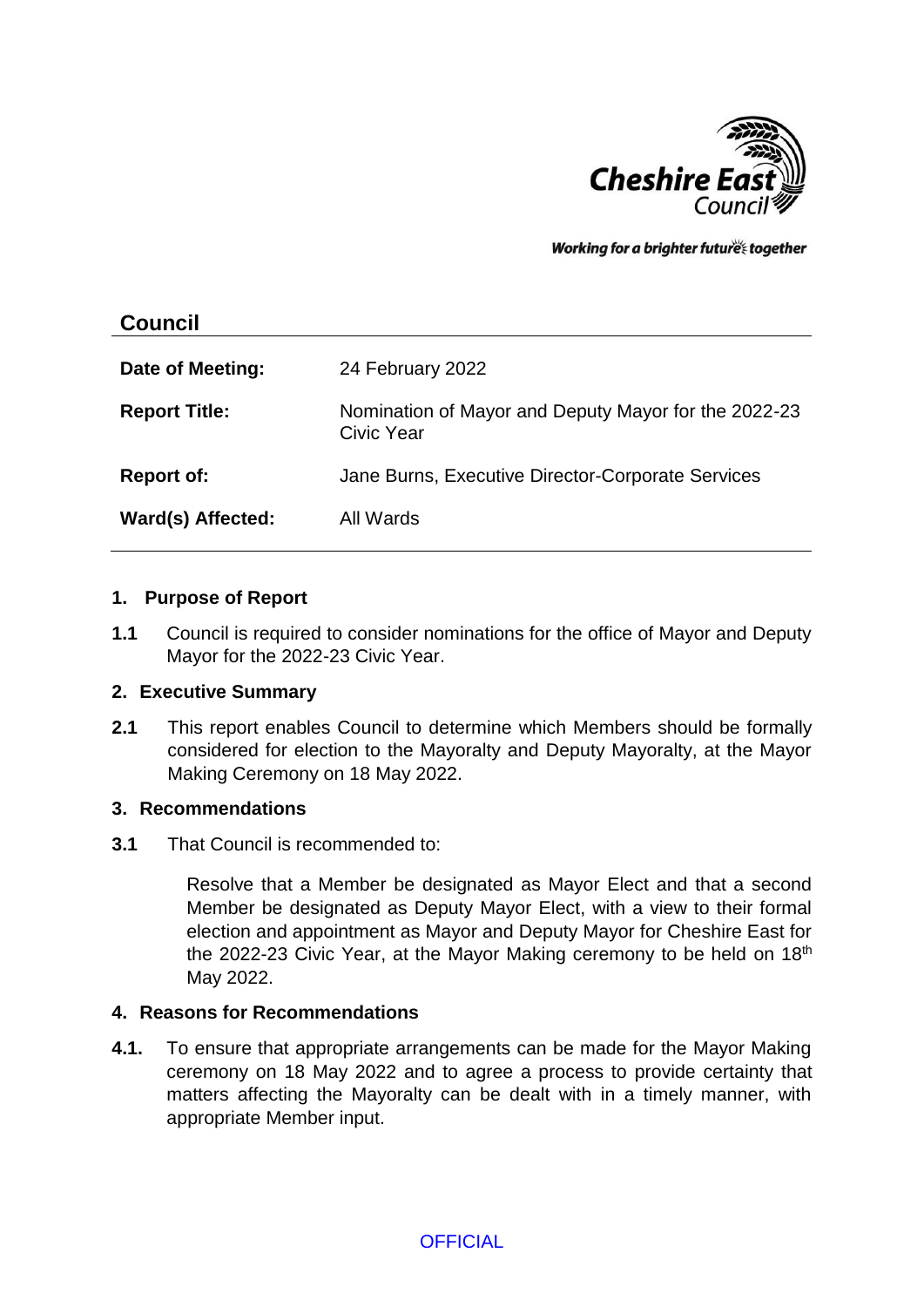# **5. Other Options Considered**

**5.1.** There is no realistic alternative to the course of action proposed.

# **6. Background**

**6.1.** This report asks Council to agree which Members will be put forward for election as Mayor and Deputy Mayor at the Mayor Making Ceremony. Such a decision will assist the proposed civic office holders, and officers, in making arrangements for the new Civic Year.

# **7. Consultation and Engagement**

**7.1** No formal consultation has taken place in relation to this report.

## **8. Implications**

## **8.1. Legal**

**8.1.1.** The meeting of Annual Council must formally elect the Mayor and appoint a Deputy Mayor.

## **8.2. Finance**

**8.2.1.** All allowances and expenses relating to the Office of Mayor and Deputy Mayor have been budgeted for in the 2022/23 Revenue Budget.

## **8.3. Policy**

**8.3.1.** There are no direct implications for policy.

## **8.4. Equality**

**8.4.1.** There are no direct implications for equality.

## **8.5. Human Resources**

**8.5.1.** There are no direct human resource implications.

## **8.6. Risk Management**

**8.6.1.** There are no risks in respect of the recommendations. There is advantage in Council designating Members as Mayor and Deputy Mayor Elect in advance of the Annual Meeting, in order for there to be certainty prior to the beginning of the new civic year.

## **8.7. Rural Communities**

**8.7.1.** There are no direct implications for rural communities.

# **8.8. Children and Young People/Cared for Children**

**8.8.1.** There are no direct implications for children and young people/Cared for Children.

**OFFICIAL**